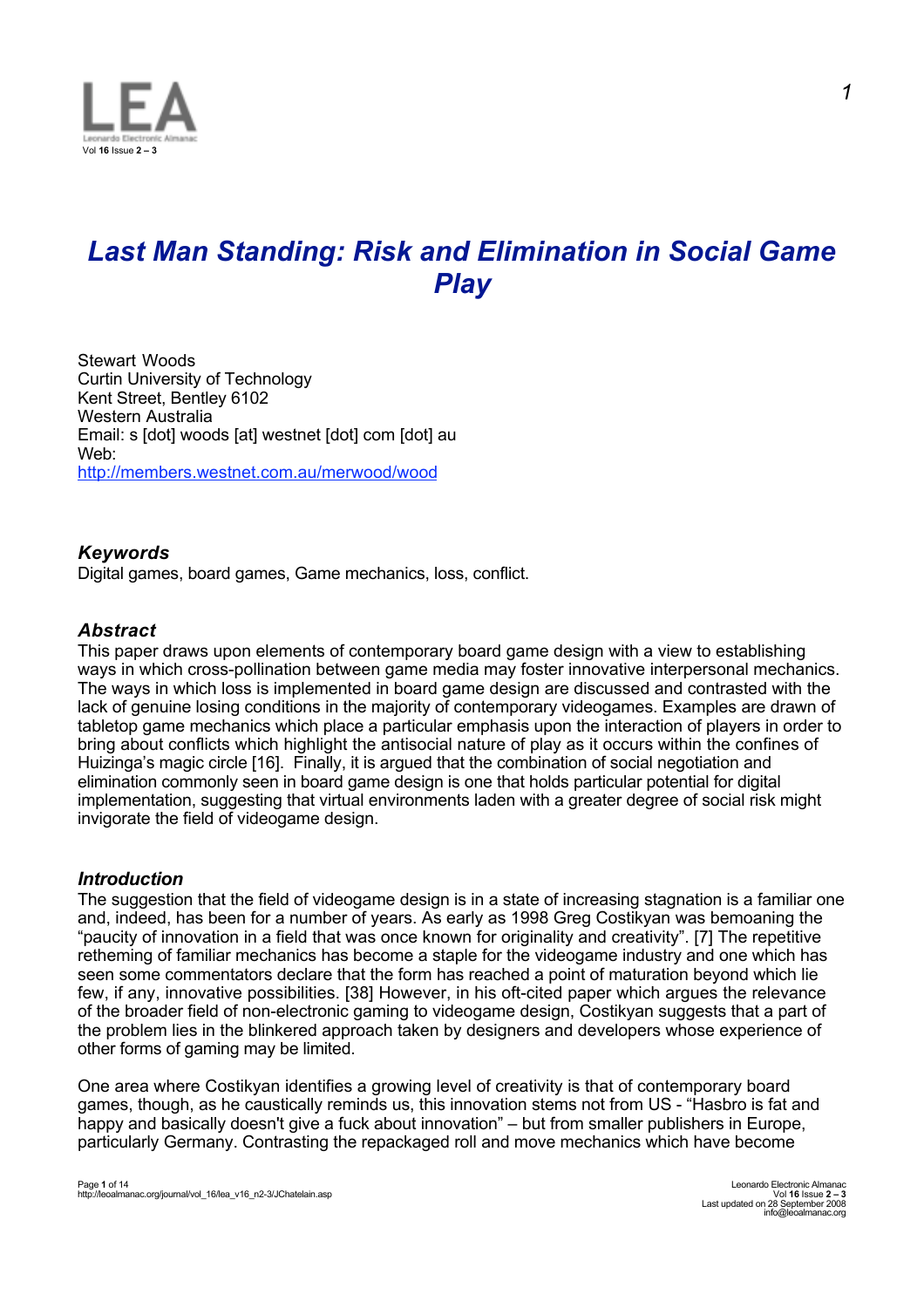

synonymous with mass-market board games, an identifiable style of game design has emerged which mitigates the role of chance and places emphasis on simple rules, short playing time and social interaction between players through interpersonal mechanics such as auctions, trade and negotiation. These individuating characteristics have become associated with a genre now broadly referred to as Eurogames. Another area of board game design which Costikyan claims might also arouse the interest of online game developers is that of diplomatic games, epitomised by Alan Calhammer's classic game of negotiation, *Diplomacy*. [4] Although a strategic game, the central innovation of *Diplomacy* is that it is a game where the mechanics are somewhat secondary to the social mastery of a game which "depends utterly on negotiation and diplomacy" [7]. In both of these genres, there is a strong emphasis on the social interaction brought about by the mechanics of the game which are usually relatively simple and primarily designed to stimulate dynamic personal interactions.

 Not surprisingly, those within the academic field of game studies have largely overlooked board games, perhaps due to the inaccurate perception of the genre as a niche in decline. However, whilst the attention of most scholars has been focused upon the narrative progression of single player games and the social petri dishes of virtual worlds, the field of board games has undergone a signification transformation. Whilst still undoubtedly a niche hobby, the innovative influence of European design is being felt in the US, with designers such as Christian Peterson [30-32], Richard Borg [1; 2] and Kevin Wilson [46; 47] developing games which blend the elegant mechanics of Eurogames with the rich themes and direct conflict of US style designs. Whilst the relevance of this shift to digital game designers might not be immediately apparent, as Zagal et al. [51] note, the study of non-digital games may prove particularly fruitful for those wishing to gain a greater understanding of the relationship between mechanics and gameplay since the former are rendered significantly more transparent and accessible in the analogue world of cards, dice and meeples [1]. As my broader research project has largely been concerned with precisely this relationship between game mechanics and the social interactions which emerge from them [48; 49], this transparency combined with the social intimacy of tabletop games has proven of particular interest.

In this paper I want to explore further Costikyan's suggestion that we look closer at the design elements of board games by focusing on a couple of areas of particular interest. Firstly, I discuss the ways in which loss is implemented in board game design, contrasting this with the lack of genuine losing conditions in the majority of contemporary videogames. Secondly, I draw upon examples of tabletop game mechanics which place a particular emphasis upon the interaction of players in order to bring about multilogues [2] which highlight the antisocial nature of play as it occurs within the confines of Huizinga's magic circle. [16] Finally, I argue that the combination of social negotiation and elimination commonly seen in board game design, is one that holds particular potential for digital implementation as the communication tools available to designers become more efficient, suggesting that the implementation of environments laden with a greater degree of social risk might invigorate a field in which "the horizons…appear to be in a long contraction". [26]

# *The Immutable Loss*

To dare, to take risks, to bear uncertainty, to endure tension – these are the essence of the play spirit. [16]

In questioning a strictly ludological approach to game studies, Janet Murray has noted that an emphasis on rule structures as the predominant characteristic in games might lead to a tendency to ignore some of the unique elements which make contested play so engaging. [27] Amongst the elements Murray suggests might elude the formalist observer, are both winning and losing as player conditions that can be seen as distinctive of the game experience. Indeed, the lack of recognition of such an integral part of the traditional game model has allowed scholars to group games of emergence with those of progression in a way that suggests a somewhat superficial view of those elements which make multiplayer games such a distinct cultural artefact. [3]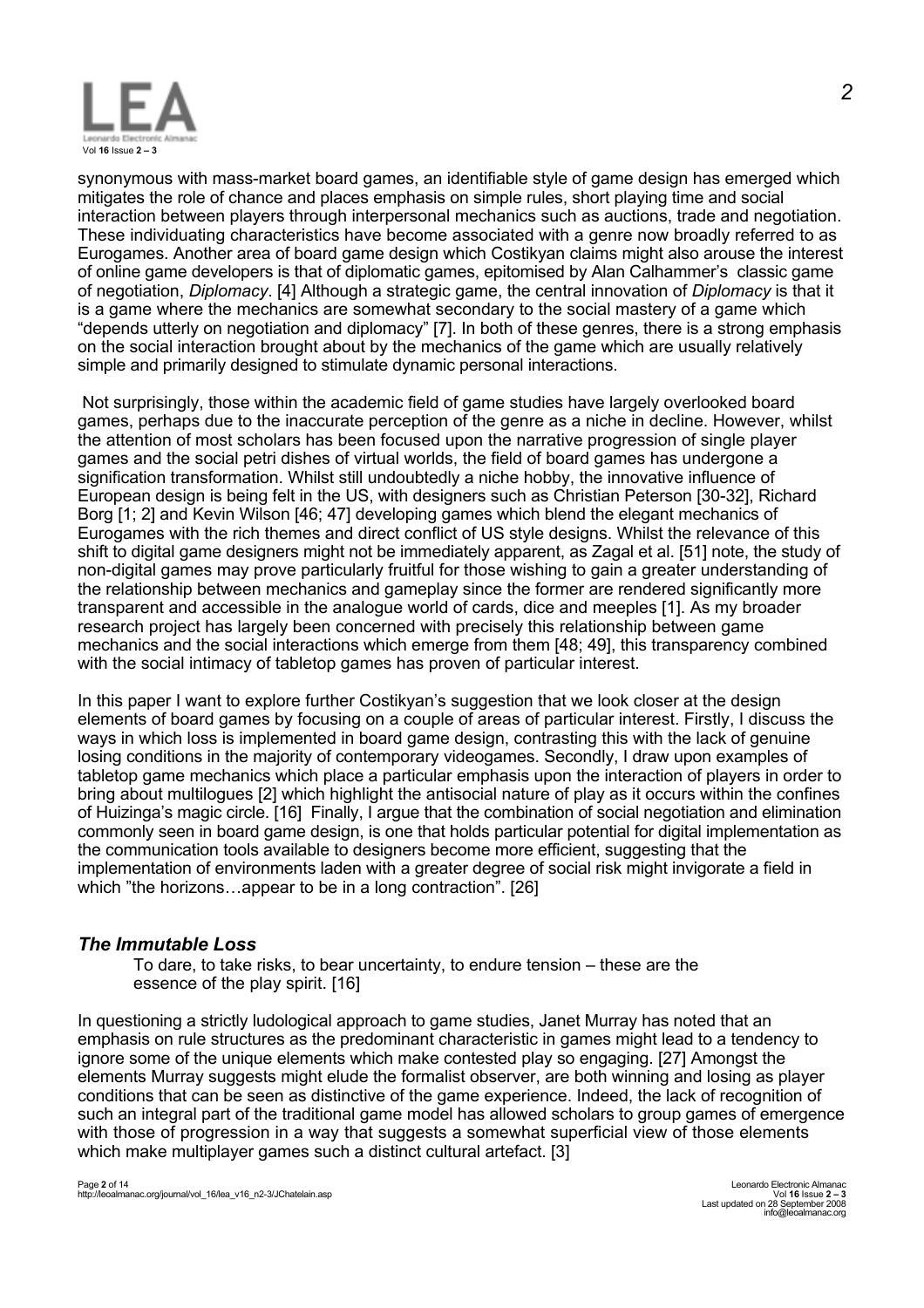

Before the advent of solitary digital play, the valorisation of the efforts of one player over another which lead to an irreversible winning and losing condition formed an integral part of critical understandings of games [49]. Although Jonas Heide Smith has effectively questioned the assumption that players are always seeking to maximise the potential for victory in gameplay [40], still, there are few circumstances in which players might *voluntarily* lose a contested game. [4] When the situation in a chess game is such that one player can clearly see that they are in a losing position and victory appears impossible, they will often voluntarily resign from play of the game. When adult players introduce young children to games they will sometimes purposely implement inefficient strategies to allow the child the pleasure of a win. By and large, though, players play a contest game with the goal of winning. Indeed, the traditional notion of the game hinges on the agreement that players will do their best to optimise their chances of victory and to avoid a loss. To ignore this imperative (the prelusory goal) is to become what Bernard Suits terms a 'trifler':

A trifler at chess is a quasi-player of the game who conforms to the rules of the game but whose moves, though all legal, are not directed to achieving checkmate. [42]

The winning condition of a game then, acts as a motivation to engage with the game mechanics and is a vital facet of the circumscribed nature of contested play. On the other hand, it is a peculiarity of gameplay (outside of sport) that the imperative to win is essential in creating the goal of play but often insignificant in terms of consequence. Winning is valorisation, yet too much emphasis on valorisation disrupts the spirit of play. As designer Reiner Knizia explains succinctly, "[we] all thrive to win - even though winning as such is utterly unimportant. It is the objective, the aspiration that counts". [24] Despite this apparent contradiction, as Juul points out, there needs to be *some* emotional attachment to the outcome of the game. Players are expected to acknowledge that winning is a positive outcome and losing a negative one. [18]

If we look to board games, we can see three principal ways in which the results of player effort are quantified: through performance measurement, direct defeat or elimination. Scoring, an abstract measurement derived from the mechanics of a game, is perhaps the most common method of establishing the relative merit of a player's performance in a multiplayer game. In such games, obtaining the highest score *is* the prelusory goal of the game towards which players engage their faculties. From a social perspective scoring has a significant advantage over eliminative gameplay in that it prolongs the engagement of all players until the cessation of play. In contemporary Eurogames which emphasise this socially conducive aspect of interpersonal play, the use of scoring, embodied by the ubiquitous *Kramerleiste* [5]*,* ensures that all players are involved in the outcome of the game until the moment of conclusion [6]. In the strategic board game *Puerto Rico* [35] for example, there are a number of ways to acquire victory points (shipping goods, building construction etc.) – but only one way to win, by the accumulation of these points. The "series of interesting decisions" [33] which Sid Meier considers so vital to sedentary gameplay involve the development of strategies and tactics to maximise score and hinder the similar efforts of contesting players. The result of this is an environment which, dependant upon the degree of direct conflict inherent in the game, can be characterised as more competitive than contested. The game ending is brought about by temporal limits, cumulative score, or by an arbitrary conclusion such as a fixed number of rounds. A summation of scores indicates the victor and the relative performance of the other players. In short, scoring is a convivial way to make sure all players are fully involved in the play of the game. In this way, although still involving the irreversible loss inherent in all contested play, the outcome of the game is a measurement of performance which mirrors that of progressive play where performance may, explicitly or otherwise, be measured by the degree of movement through the game world. Consequently, as Heide Smith notes, this structure allows players to valorise their own efforts independently of others in what he terms "personal victory". [40]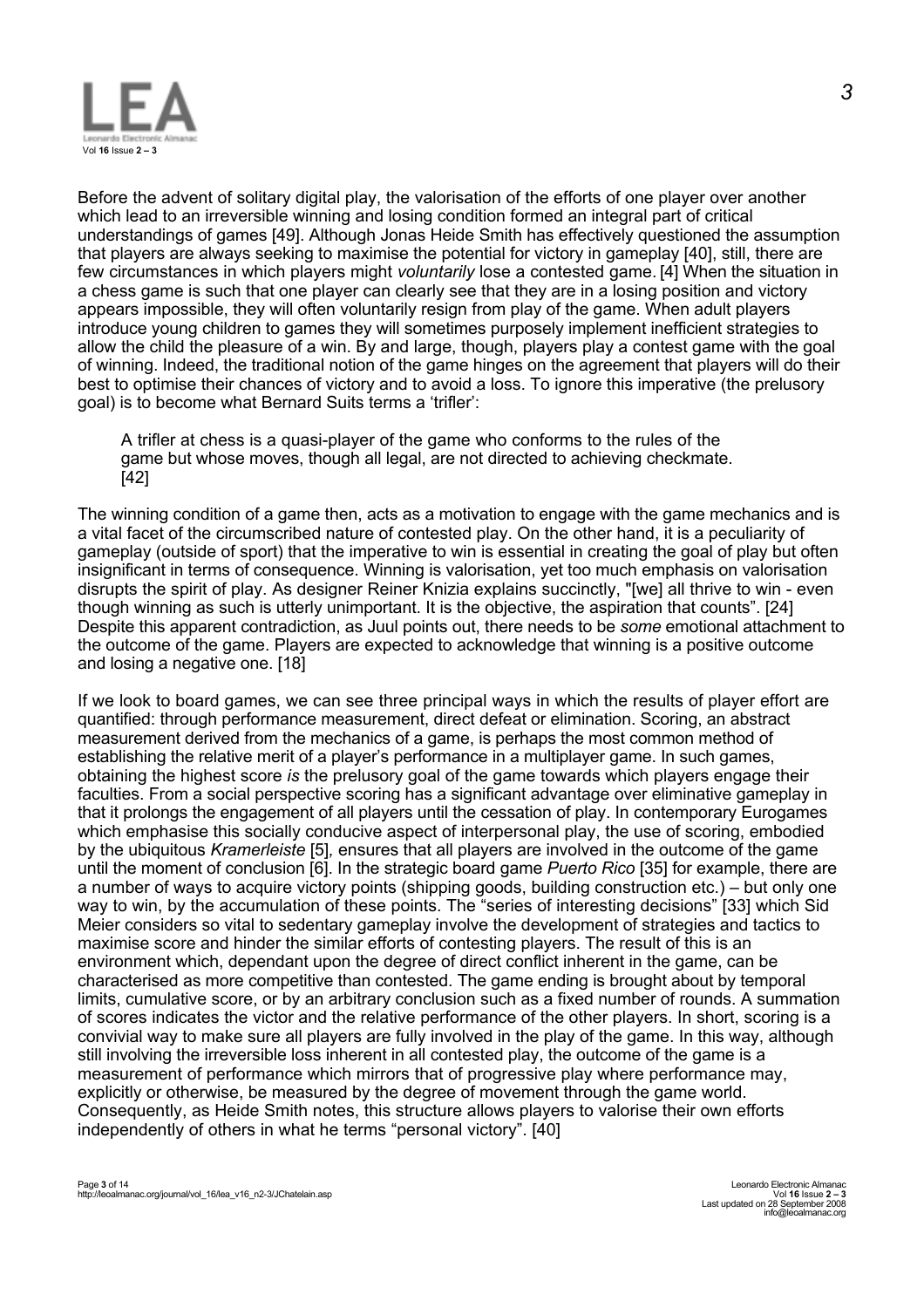

A more emotively potent form of loss, and one in which it is hard to imagine a sense of personal victory, is that of direct defeat. Games which involve a direct defeat are those wherein the winning and, by inference, losing conditions of the game are embedded in the ludic structure of the game itself. Such games invariably involve a much higher degree of direct conflict and usually involve only two players whose efforts are entirely devoted to the defeat of the other player. An obvious example of these are to be found in wargames. Since there are two players in the majority of wargames and the victory conditions require one player to defeat the other, the game is over when this has occurred and one player is acknowledged as the victor. Consequently, the defeated player has lost the game. The result in such a game can be quantified [7] but is more commonly perceived as casting one player in the role of winner and the other as loser. Once again, however, this form still involves the players throughout the entire play of the game. When the winning (and losing) conditions of the game are met, the game is over. The in-game 'death' of individual units may be suggested by the thematic overlay of the game structure however the player continues to have agency in the game world. As with scored games, the moment of valorisation occurs at the shared cessation of gameplay and confirms the outcome of play.

The extension of direct defeat into the realm of games with more than two players leads to the third form of loss commonly found in board games – elimination. Simply put, elimination is the threat of expulsion from the game world before the conclusion of play. Games employ a variety of themes which justify this approach. In games of simulated conflict elimination is inflicted upon the player whose forces have been depleted or destroyed (eg. *Risk* [23]), whilst in financial games it is often equated with bankruptcy (eg. *Monopoly* [10]). What makes elimination so interesting is the fact that, as a form of loss, it has effects which go beyond the magic circle that circumscribes play. In elimination games, incremental measures of performance are abandoned in favour of a more brutal form of quantification – an independent losing condition. Winning and losing the game become discrete events with autonomous criteria. Furthermore, as in life, the expulsion from play does not preclude other participants from continuing. In gaming terms, elimination *is* death. More importantly, the impetus to remove other players from the game is demanded by the rule structures and goals which make explicit that the winner of the game is the player who has affected the dismissal of all other players from the game – the last (wo)man standing.

In all of these situations there is a clear identification of the moment where the player has lost, which Bernard Suits frames as the natural conclusion to the play of the game:

Failing to win a game by virtue of losing it implies an achievement, in the sense that the activity in question – playing the game – has been successfully, even though not victoriously, completed. [42]

As we shall see, this clear distinction is not so apparent in progressive game design where the possibility of absolute loss is undermined by the nature of progressive play, design choices and commercial considerations.

# *The Triviality Of Failure*

When the only consequence of failure is death, and death is instantly undone by loading a saved game, failure becomes nothing more than a minor, meaningless inconvenience. [29]

In his paper addressing some of the problems of approaching serious topics in games, Gonzala Frasca notes that dealing with death is particularly difficult in the context of gameplay. The binary win/lose nature of games, he suggests, combined with the potential for replayability, leaves little room for the genuine sense of loss which we associate with narrative forms, "[d]eath in computer games", he observes "is always just a minor detail". [15] Seven years on from this assertion, the discussion of virtual mortality has been revitalised by discussions surrounding socially oriented gameplay,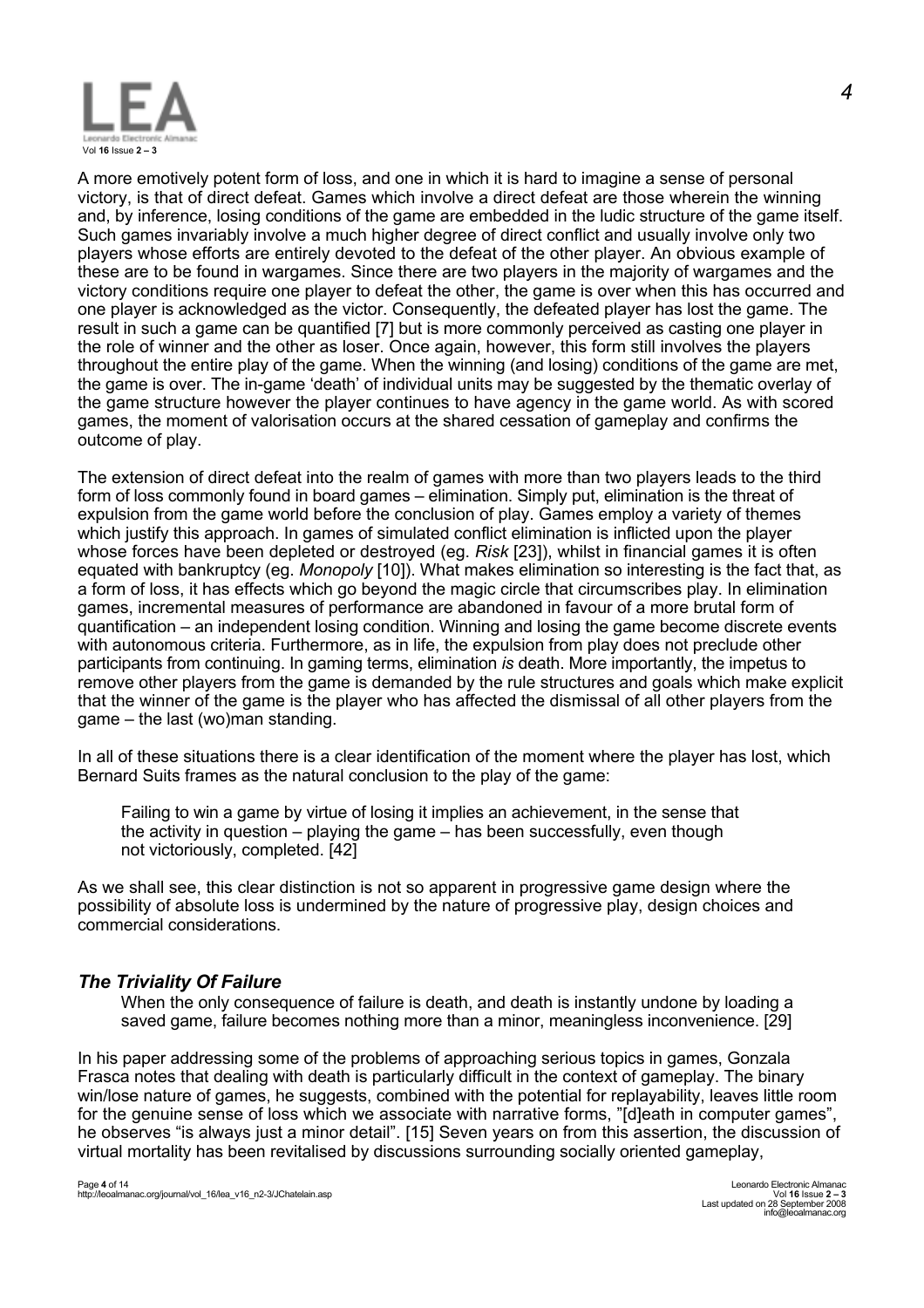

particularly within MMORPGs. Indeed, the delicate balance between the triviality of death in virtual worlds and the need to imbue failure with genuine consequences has become a contentious issue for both players and developers. As Lisbeth Klastrup notes, this complication has largely led to reluctance on the part of developers to implement serious consequences for failure in game worlds where players have invested a significant amount of time and effort in the construction of characters.[19] Consequently, digital games of progression have strayed far from the emergent model of contested games [4] which involve the potential for absolute loss as an inherent part of the uncertainty of gameplay. The losing condition which contributes to the risk of contested gameplay has been superseded by a market-driven approach which forbids ejecting players from a game permanently on the grounds that a player who is not playing, is not paying. Yet in her discussion of the nature of death in MMORPGs, Klastrup suggests that "[i]t would be fruitful to look even more closely at how the presence and staging of death, of making the context and consequence of death an occasional nontrivial experience, can encourage heroic, social and yet individualising behaviour."

The unambigious nature of the game conclusion seen in games of emergence lies in direct contrast to the model of progressive play which is so predominant in computer games. In the vast majority of digital games failure has replaced loss as the indicator of defeat, albeit in a rather temporary form. Whether missing an ambitious platform jump or being peppered with bullet spray, videogame players are accustomed to the untimely demise of avatars to which they are supposed to have formed at least a degree of attachment. To counter this inconvenience, game developers have adopted a number of standard design 'fixes' which enable players to avoid genuine loss and continue with play. Most commonly, the progressive model of play punishes instances of failure with a death that can be easily overcome by a few clicks of the appropriate buttons. The explorative nature of this mechanic encourages a try-fail-retry cycle through the implementation of save games and restarts which, over numerous replays of the same experience, allows the player to develop the skillset required to overcome challenges and to progress in the game. The player is able to re-approach the encoded challenges of play and to develop refined strategies which take into account the previous attempts. Lauwaert et al. discuss this disruption in the temporal organization of gameplay by expanding upon Roger Callois' classification of game elements [5], suggesting the terms *repens* and *repositio* to describe the "unexpected event" and the subsequent replay respectively. [25] [8] This cycle *forces* the player to replay specific areas of the game, often multiple times, in order to develop an effective strategy. Whilst these traits go a long way to explaining the compelling nature of progressive play, this explorative cycle leads to a triviality in the consequences of game actions which tends to reduce the emotive impact of failure. [15]

The pleasure of progressive gameplay that is largely derived from this delicate balance of *repens* and *repositio* provides the player with novel challenges which may be overcome through reasoning, experience and skill development. However, the fragility of this equilibrium is highlighted when the player experiences the frustration of overly demanding play. Such a situation is commonly associated with a lack of balance in the game itself. In this case a player may simply abandon the game as the repetitive instances of failure cease to be enjoyable. [8] With the knowledge that a game of progression can, by design, be overcome, defeat is a decision made by the player to cease playing the game, to give up [9]. Acknowledging this circumstance leads to a significant distinction: ultimately, in games of progression, defeat is a *voluntary* condition. Since the possibility of traversal is always present, the player makes a choice to abandon play that is not an emotionally charged moment of defeat or a natural consequence of game play, but merely the result of inadequate or unbalanced game design. As a result, games of progression have strayed far from their emergent forebears in eschewing any condition which suggests absolute failure, loss or death. Conversely, board game designers frequently implement loss and, through the creative use of mechanics, can establish situations where it is not only the strategic skills of players that are being measured, but also their social skills.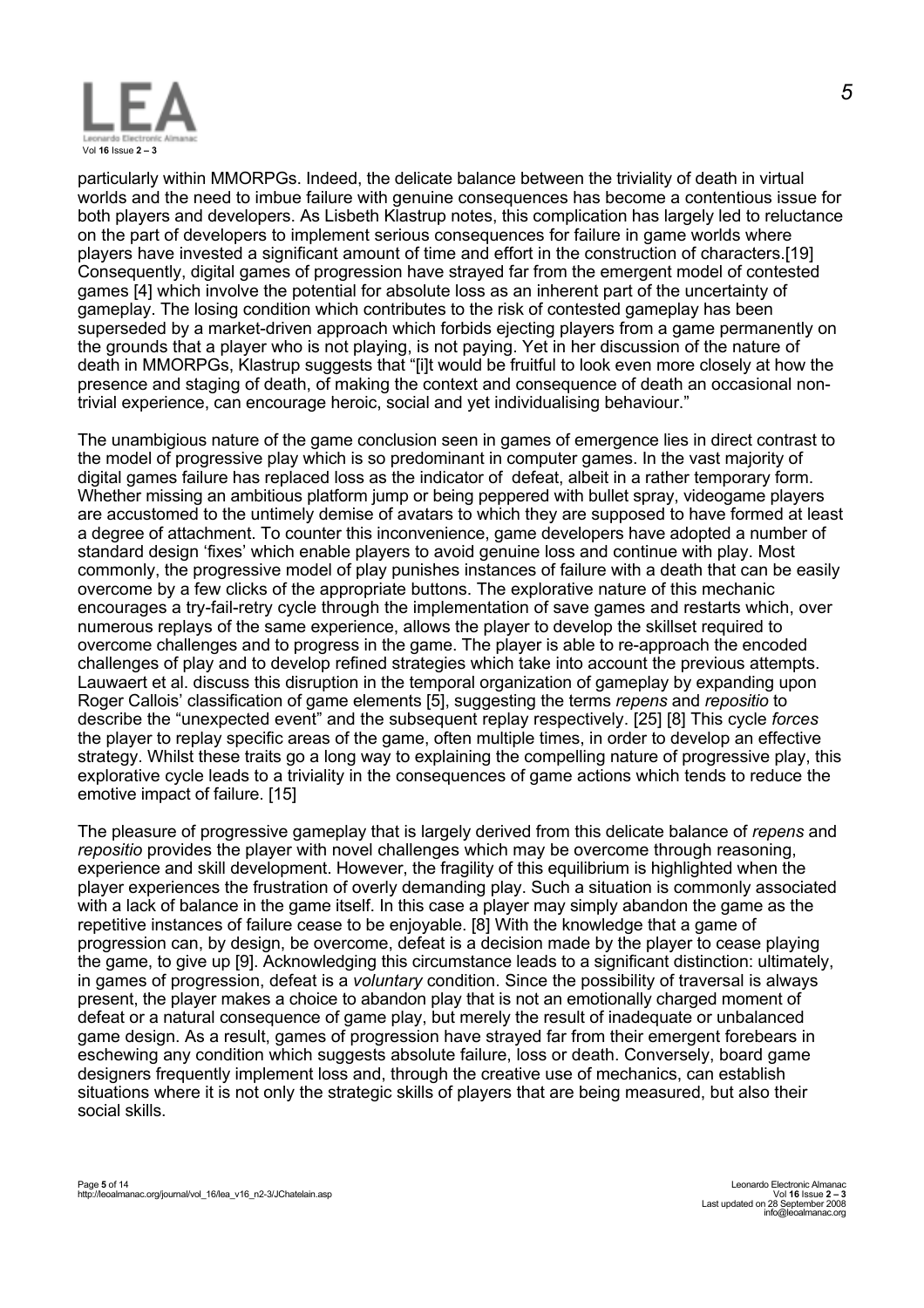

# *A Socially Negotiated Death*

As affective as elimination from a tabletop game might be, the experience of ejection is tempered by the knowledge that players are acting within the separate place and time of Huizinga's magic circle. Within this imagined space, adoption of the lusory attitude requires that players seek to achieve victory by whatever means are available to them via the mechanics of the game. The playing field is a nonpreferential one where players are expected to utilise the game mechanics to oust contestants until only one remains. Elimination, then, is an added risk taken by players who consent to enter the game world. As long as a multiplayer game is built upon clearly defined and visible system mechanics which determine the degree of agency of each player, such a risk is clearly an acceptable one. Indeed, it is an essential characteristic of the uncertainty of the game outcome, if amplified to a slight degree by the threat of premature expulsion. This outcome is a measure of the performance of each player as defined by the structure of the game mechanics. Such clear delineations can however, be blurred in games where mechanics which promote distinctly antisocial behaviour are employed.

Ronald Wettering's *Rette Sich Wer Kann* [44], [10] though not strictly speaking a game of elimination (the game is scored) is a simple example of a game where social mechanics are foregrounded over tactical or strategic manipulation of the rule system. In the game, players control a number of survivors of a sinking ship. As the lifeboats escaping from the ship begin to sink, players vote for which will spring a leak, which players will be ejected from the boat (to a watery grave) and which boats will make progress to a distant island which offers the only chance of survival. Although each player may strategically analyse which moves will be most beneficial, the mechanics of the game are such that success is determined by the development of alliances which must be negotiated with other players and, often, abandoned with abrupt callousness. (In a disruptive break from theme which is reflective of European board game design however, players may continue to vote even when all their pieces are drowned or brought to safety.)

Dimma Davidoff's Mafia [11] [11] is an example of a game in which the socially negotiated elimination of players has the permanence of a virtual death. In the game, players take on the role of citizens who are tasked with tracking down a number of mafia hitmen in their midst before all are eliminated. The identity of the hitmen is a mystery that players must attempt to unravel before they themselves are claimed as victims since here, players who have been eliminated are forbidden from participating in the game any further. As the only clues offered to players come in the form of extended negotiations and accusations in which these same hitmen take part, to effectively play *Mafia* is to focus entirely upon the observation and social manipulation of other players. Innocent players are often sentenced to death (and elimination) merely by the whim of a majority with sufficient collective momentum. The result is a game which, whilst undoubtedly a lot of fun to play, also provides insight into the nature of groupthink and conformity in social formations. Perhaps more significantly *Mafia* is a game in which the role of Huizinga's magic circle is complicated by the requirement that players draw on pre-existing social skills in play which consists almost entirely of a social metagame. Consequently, *Mafia* can be a highly charged and emotive experience in which players are often called upon to question their own ability to judge the behaviour of others.

Of course, the archetypal game of diplomatic negotiation is one that Costikyan allows to lend its name to the genre, Alan Calhammer's *Diplomacy.* [4] Most notably, *Diplomacy* is infamous for the intrusion of the 'real world' into the artificial boundaries of play. The game is set in the period leading up to the 1914-1918 World War, with players adopting the roles of the leaders of various European powers, all attempting to retain control of their respective countries. Once a player loses this control, they are eliminated from the game and since there is no random element beyond the initial allotment of roles, the game is one of pure negotiation. The result of this is an emphasis upon deceit, manipulation and backstabbing that leaves many first-time players aghast at the perceived philosophy of the game:

Loyalty, honesty, frankness, gratitude, chivalry, magnanimity - these are the hallmarks of the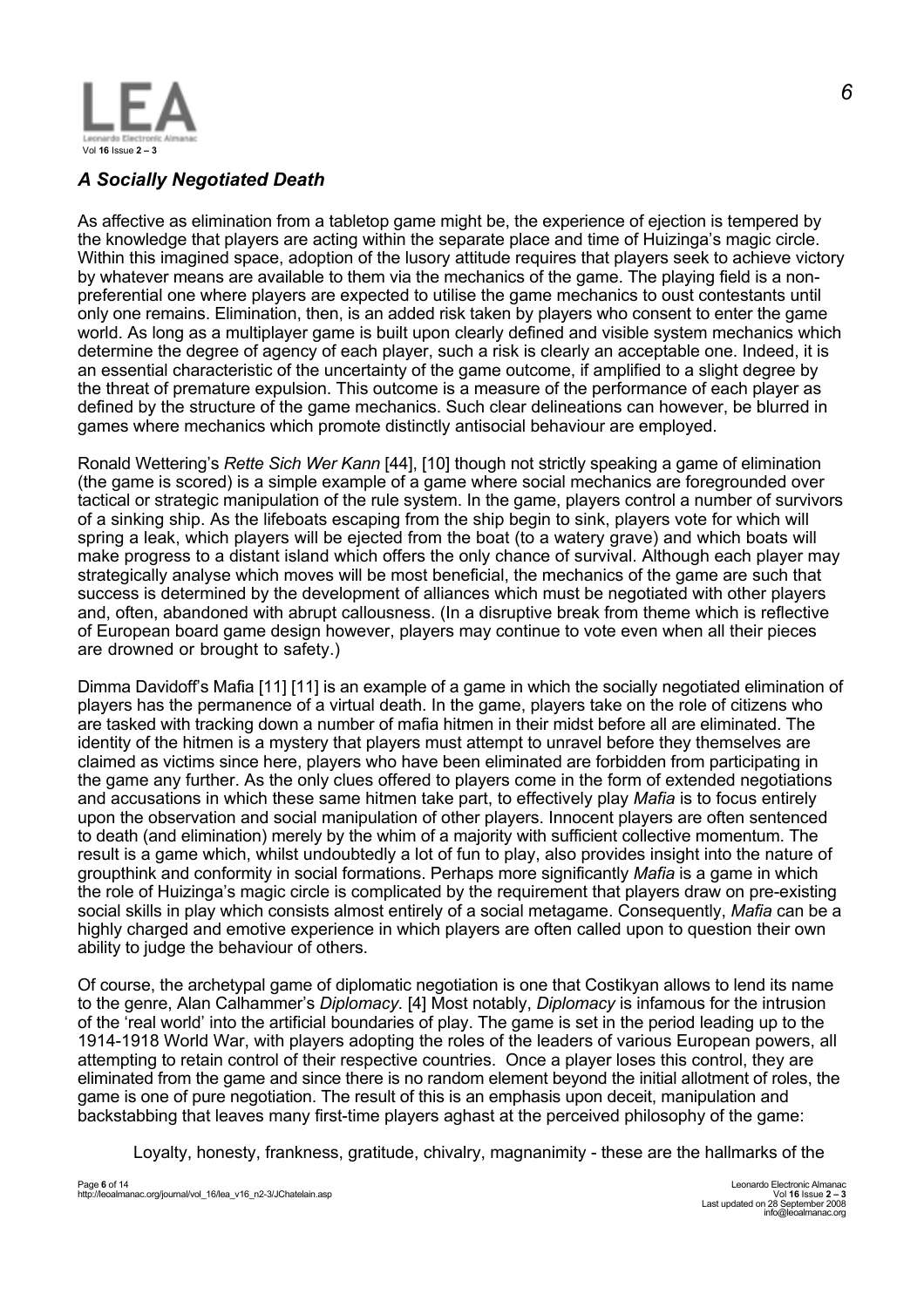

good friend, the good husband and father, the nice guy we all hope our daughters will marry. In the amoral world of Diplomacy, however, they are the hallmarks of the born loser.[36]

What makes *Diplomacy* of particular interest is this blurring of the line between the game world and the real which can form a pivotal part of gameplay. Indeed, as Sharpe notes, "[i]t is essential to know what goes on among the other players in their private lives - who knows whom, who is related to whom, who hates whose guts". That *Diplomacy* requires players to bring all their faculties to bear towards realisation of the game goal is an essential trait of the contested game. What makes *Diplomacy* so unique, however, is the focus upon the social metagame that is as much a part of gameplay as the simple map upon which the outcome of these negotiations unfold.

In games such as *Mafia* and *Diplomacy*, player elimination is the result of a series of negotiations where the faculties brought to bear upon gameplay consist almost entirely of social skills. With relatively simplistic rulesets, these two examples draw players into a game world where the capacity to remain in the play of the game depends upon an ability to manipulate, cajole, lie, persuade, befriend and betray. These are games of survival, of ruthless expediency, and, perhaps most importantly, they are games in which ethics, or at least the negation of them, play a pivotal role [12].

# *The Digital Playground*

If the eliminative voting mechanics of *Mafia* and *Rette Sich Wer Kann* sound familiar, it is not surprising. The phenomenon of reality television is replete with examples of spectatorial social elimination games whose popularity does not appear to be subsiding. As a game form, socially negotiated elimination works for both spectators and participants. Why then, has the development of social mechanics in contested digital games remained largely unexplored? The situation is perhaps best explained by the way in which computers have affected the development of the game form. As Crawford identifies, the processor-intensive nature of computers lends itself to hiding the complex calculations and mechanics which were previously a part of the process of gameplay. [9] When firing a gun players no longer need to consult complex tables in order to calculate range, line of sight and the effects of a particularly cold winter on troops. We simply pull a virtual trigger and the machine does the rest of the work and informs us instantly of the result. The mechanics that make the game work are largely invisible. Whilst in some game types (wargames are on obvious example), this is extremely useful for retaining immersion in the game, in social games the interaction between players *is* the central hook which generates the sense of immersion. How can computers really help here?

The function of the computer in games is restricted to two primary modes, those of the facilitation of challenges or the mediation of interpersonal play. [49] In the past, when computers have been used to mediate interpersonal contested play there has been a strong emphasis on utilising the processing power of machines to construct elaborate worlds and implement mechanics for direct conflict via avatars in these worlds. The mediating function of the computer and the presence of avatars effectively distances the player from other players, replacing direct social interaction with a mediated game world which provides context for the conflict. For example, multiplayer real-time strategy games and first person shooters may offer the player rich possibilities for communication [3] but this interaction does not constitute the central conflict of the game.

One digital game which eschews this approach and is strongly reminiscent of the social mechanics discussed here is Eric Zimmerman's *Sissyfight 2000.* [52] The game, which depicts the ruthless world of the school playground, is a game of social elimination. Players taunt, 'scratch', and tease each other or tattle to the omnipresent teacher in an attempt to be the last remaining in the game. The schoolyard equivalent of game 'lives' is denoted by a measure of self-esteem, the loss of which results in elimination. As with *Mafia* and *Diplomacy*, the central hook of the game lies in the ability the ability to communicate directly with other players, to form alliances, to persuade, to manipulate and, of course,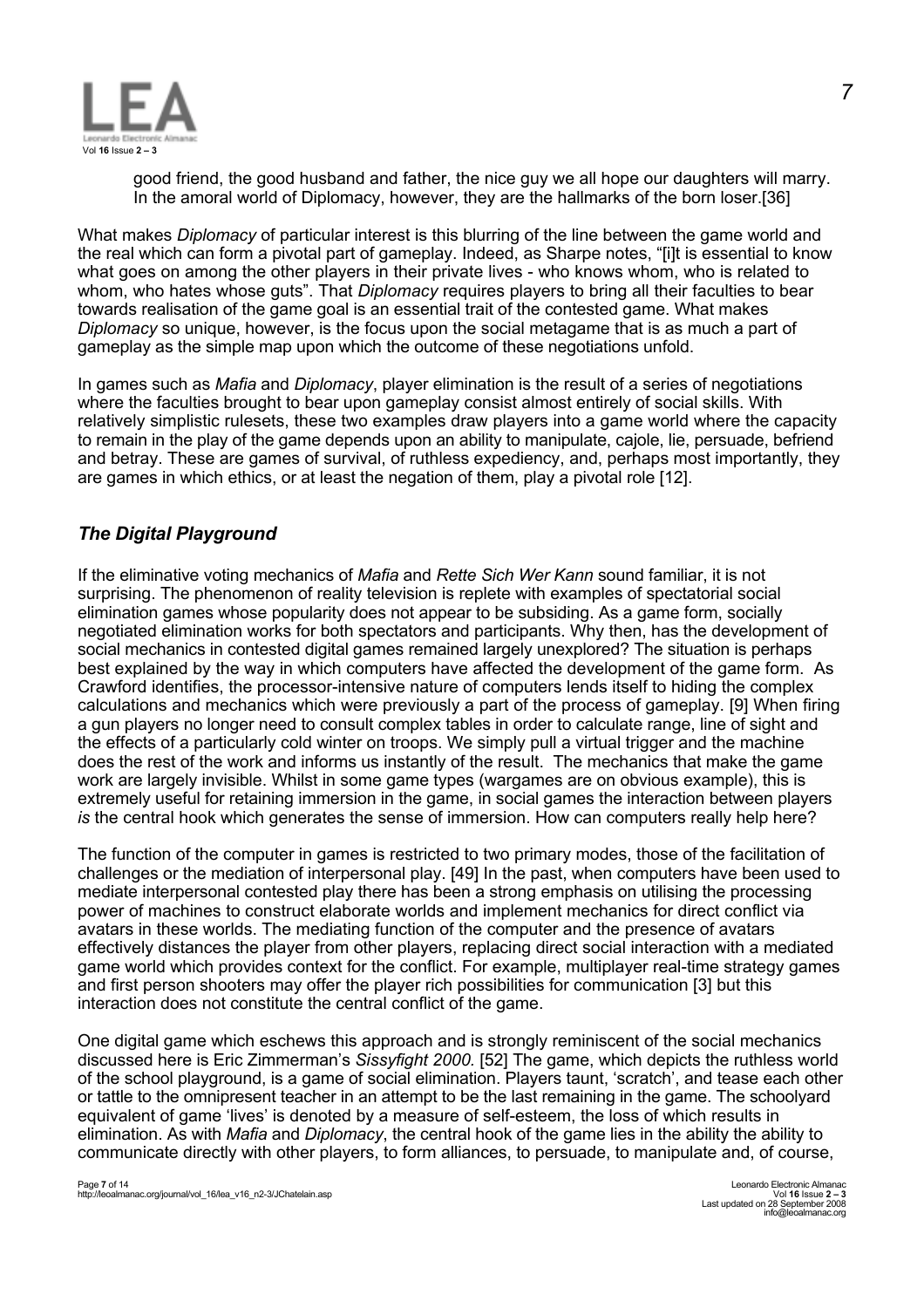

to betray:

If one or two girls are ganging up or using sneaky tactics to defeat you and your friends, don't taking it lying down and crying. Fight back! Go after them with a bigger group, or even just one other friend. Or tell everyone what meanies they are, so that the other girls will know to avoid them and not to trust them. Temporary alliances work well for one or two games, but to win in the long run, you gotta make friends who will watch your back. [37]

As this quote from the strategy guide clearly indicates, *Sissyfight* is a game which explicitly draws upon a social metagame to encourage success. Yet *Sissyfight* is a relatively unique phenomenon in online gaming. Aside from digital implementations of games such as *Diplomacy*, the use of mechanics which emphasise social conflict and negotiation in online environments has been relatively sparse. What then might immersive digital worlds be able to bring to games of social negotiation and perhaps more importantly, how can social negotiation inform videogame development?

### *An Alternative Model*

Whilst not to detract from Zimmerman's innovative design, as an example of a socially negotiated game of elimination in digital form *Sissyfight* can be seen as relatively primitive. However, there is no doubt that it offers a first step towards implementing the kinds of social play discussed here. In the majority of online games, the typical approach to fostering social interaction has been through collaborative play. The guilds of MMORPGs and clans associated with First Person Shooters aim to promote convivial interaction between players who are teamed together against the game world or other players. The conflict in these examples is not usually manifest in social interaction but through mechanics which draw upon the processing power of computers as mediators and the technical/strategic ability of players, not on their social skills.

Looking back at the board game examples drawn upon we can identify a number of characteristics which are used to bring the interpersonal dynamics of players to the fore in a competitive context and to increase the sense of risk associated with play of the game:

#### *Intimacy*

The play of a board game is generally an intimate experience involving a small number of players (usually less than ten) in a close-knit environment. In a face-to-face social environment, players commonly have some degree of acquaintance prior to play. If a game is to foreground social negotiation, it must, to a degree, allow players to know their competitors. The capacity to eliminate players in a world with hundreds of participants lacks the intimacy which makes social elimination so intriguing.

#### *Rich Communication*

Going hand-in-hand with the need for an intimate game world, games of social negotiation demand an environment where rich possibilities for nuanced communication between players are evident. Much of the pleasure of diplomatic, interpersonal play lies in the subversive manipulation of others and the interpretation of subtle clues which may lie in mannerisms and body language as much as the spoken word of the individual. Although this level of communication is perhaps not possible in a digital environment, players need to be able to communicate in ways that are as instinctive as possible.

#### *Social/Strategic Decisions*

Particularly evident in all the games of social negotiation described is the relative simplicity of the strategic decisions involved. The mechanics which underlie these games are invariably rather simple (i.e. "Who do I want out of the boat?", "Who do I think is the Hitman?") however, the information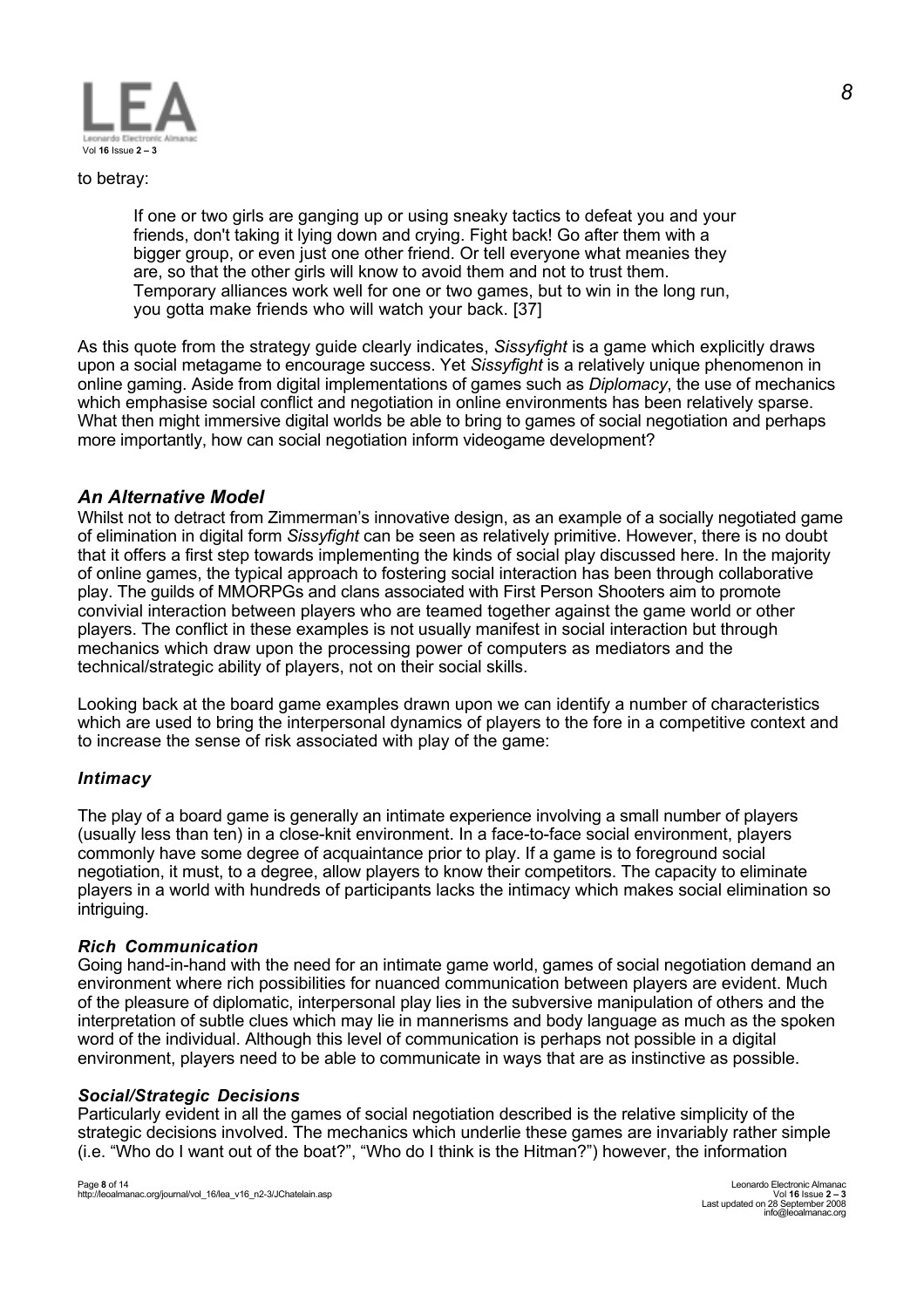

required by players to arrive at these decisions is largely dependent on the social interactions within the game. This blend of strategic and social decision making lies at the heart of social negotiation games.

# *Elimination and Survival*

Although not essential to games of social negotiation, as discussed earlier, the possibility of expulsion from the game world is one that infuses gameplay with an element of risk which may serve to heighten the dramatic tension of play and force players further into patterns of antisocial or ethically challenging behaviour. It is also noteworthy that all of the games described here are essentially themed as games of survival as opposed to the dominant paradigm of videogames which emphasises conquest, progression and exploration. Again, this emphasis on survival over subjugation is one that acts to draw players into a gameworld where in-game actions might be instilled with a greater degree of urgency.

So, given these traits, how might an online game of social negotiation and survival unfold?

One can imagine a game of perhaps two hours duration which throws ten geographically distanced players together in a shared world. Perhaps that world consists only of a small luxury yacht cruising through a tropical seascape, richly rendered through the use of digital technology - a floating palace. This is a convivial, relaxing environment where players can spend time getting to know each other, socialising, perhaps exploring their new environment. Fully realised interactive entertainments on board provide playful distractions for the guests while a tropical island glimpsed in the distance suggests further surprises and possibilities not far ahead. Perhaps, however, there is a problem with the vessel the players inhabit. Maybe the yacht begins to sink. Sharks swim hungrily around the ailing craft. There are only a limited number of lifeboats. Perhaps players need to establish who will take those lifeboats and who will not. Who will live and who will be left behind to die. The boat sinks lower and lower while the sharks begin to pick off those who have failed to gain sufficient social capital amongst their fellow players…

All this naturally, in the spirit of fun.

Of course this author is not, by any means, a game designer and doubtless those who are might be able to see numerous flaws in this simple model or perhaps, more productively, ways in which it might be expanded to take further advantage of the strengths of the digital medium. My intention here has merely been to hint at the possibilities that this type of gameplay might involve. The successful implementation of European game designs such as *Settlers of Catan* [43] and *Carcassonne* [50] on home game consoles suggests that players are comfortable absorbing themselves in the play of a social game that may only take an hour or two. There appears to be no obvious reason that the same players might not also choose to immerse themselves in a distinctly antisocial game.

# *The Significance Of The Anti-Social Gameworld*

 [T]he primary evolutionary function of social play… might well be to serve as catalyst for the development of antisocial play. This antisocial play then promotes a more sophisticated reflection and awareness of self-other distinctions. [28]

In his analysis of antagonism in games of conflict, Jonas Heide Smith identifies three categories of social tension which might arise independently of game mechanics, those of cheating, local norm violation and grief play. It is rare, he suggests, that "the actual conflict emerging from the game mechanics causes strife" [39]. In the games discussed in this paper, the social conflict that is engendered is entirely intra-mechanical in nature – these are games whose rule structures and goals *compel* players to engage in socially negotiated conflict with outcomes that bridge the boundary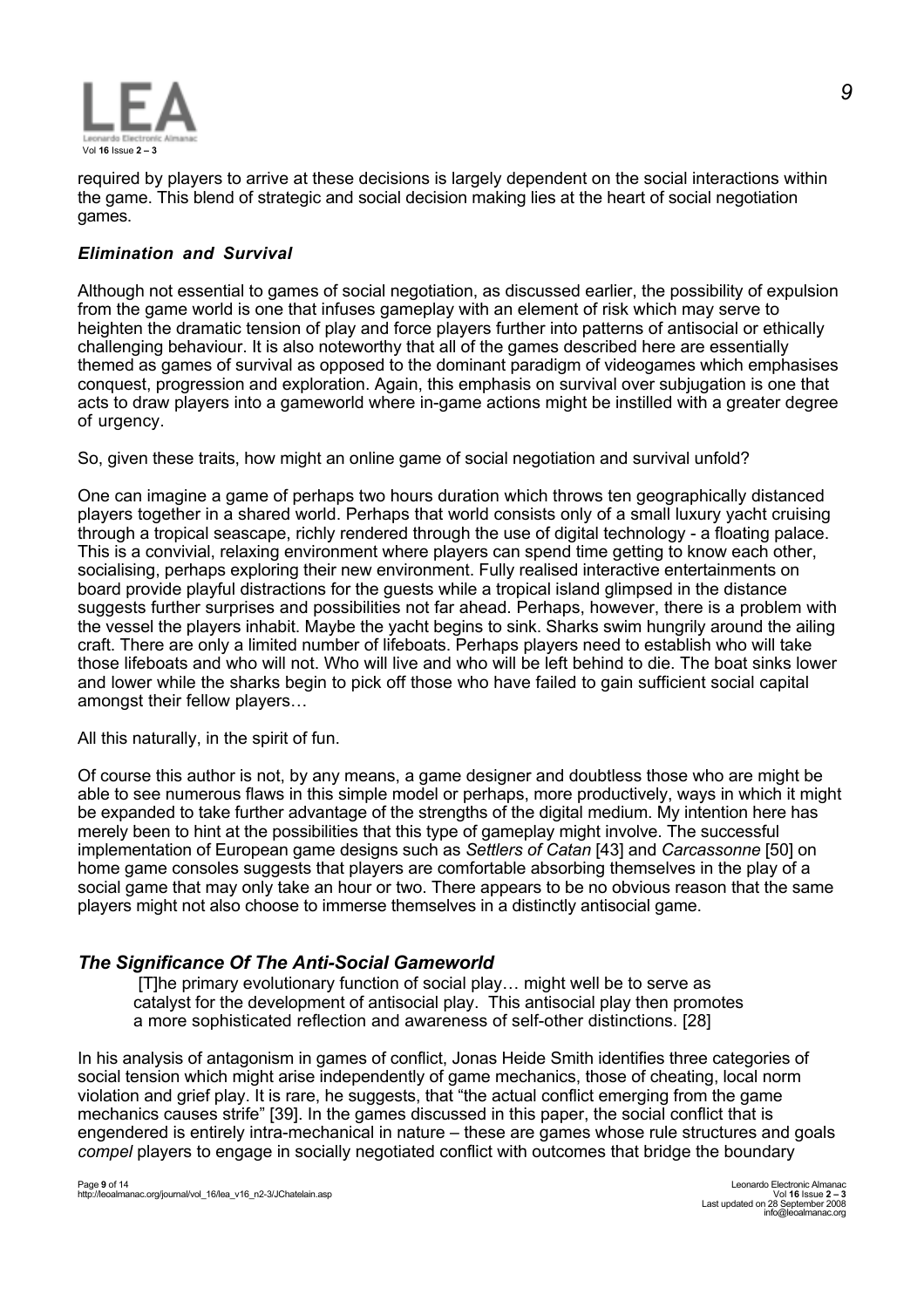

between the game world and the real. The ability to independently or collaboratively bring about the elimination of a player from a game through this process of social negotiation effectively blurs clear distinctions about what is acceptable behaviour within the context of game play. In her discussion of the relationship between cheating and the magic circle Mia Consalvo questions how play, games and ethics come together. [6] In the play of social games which deliberately goad players into antisocial conduct, we can see how social play can function as an exploration of ethical behaviour. Ironically, in an environment of media panic that continues to emphasise the 'antisocial' nature of digital gameplay, it is temping to suggest that games are not antisocial enough.

Whilst it is commonly argued that a defining feature of games is replayability, in games of progression, this characteristic merely allows the player to repeat encoded sequences, bringing instrumental reasoning and skill-development to bear in overcoming the challenges presented by the game. Thus, elimination and in-game death are merely trivial stumbling blocks upon the way to mastery. Progressive games are "purchased, used and eventually cast away like most other consumable goods" [17]. In contrast, the seemingly infinite replayability of multiplayer games stems from the nuanced interactions between players which sees every iteration of the game as a unique occurrence. The rules and mechanics provide a framework for interaction which demands other human beings against whom we may measure our wits, acquired expertise and social (or antisocial) skills.

Although virtual worlds and their kin appear to play to this strength, the ongoing achievements in this area seem harnessed to the idea that a fully realised graphical world filled with thousands of players is the inevitable future of multiplayer games – certainly it is a cost-effective one. But MMORPGs are still essentially playgrounds of progression, they do not seek to simulate subsets of reality in creative ways but to emulate (if in a fantastic setting) through the creation of a game world in which the system is far larger than the player. This is only one understanding of immersion. The race to literalise Neal Stephenson's "metaverse" [41] in a profitable form coupled with the reluctance of developers to implement virtual death in a virtual life has stripped the potency of the losing condition which Murray suggests is so important to our understandings of games to the point where it is hard to see how they can be described as such. Conversely, the appeal of intimate multiplayer games lies in the uniqueness of each iteration, the emotive involvement in the winning/losing condition and in the encounter with the other player which transforms the dry rulesets of formalist understanding into the social world of the game. This is a game world where the immersion stems from the experience of playing with another human being in an intimate, highly structured environment, a sense of immersion which does not require a fully realised world, merely fully realised relationships. In these games fortunes may rise and fall, errors may have irreversible consequences, and loss can be meaningful. In combination, these elements provide an aesthetic of risk that, according to Johan Huizinga, "is the essence of the play spirit."

# *Notes*

1. The term Meeple ("My People") refers to the player tokens in boardgames and stems from the humanoid appearance of the various labourers in the popular tile-laying game Carcassonne [50].

2. A term used by simulation designer Richard Duke to describe the interaction of three or more players in a game environment. [13]

3. The terms 'progression' and 'emergence' are taken from the work of Jesper Juul who describes these two differing forms of gameplay in his book, Half-Real: Video Games between Real Rules and Fictional Worlds. [18]

4. Heide Smith's suggestion that players may have "reasons for losing a certain game on purpose" perhaps marks the division between the game and the playable artefact as a matter of player attitude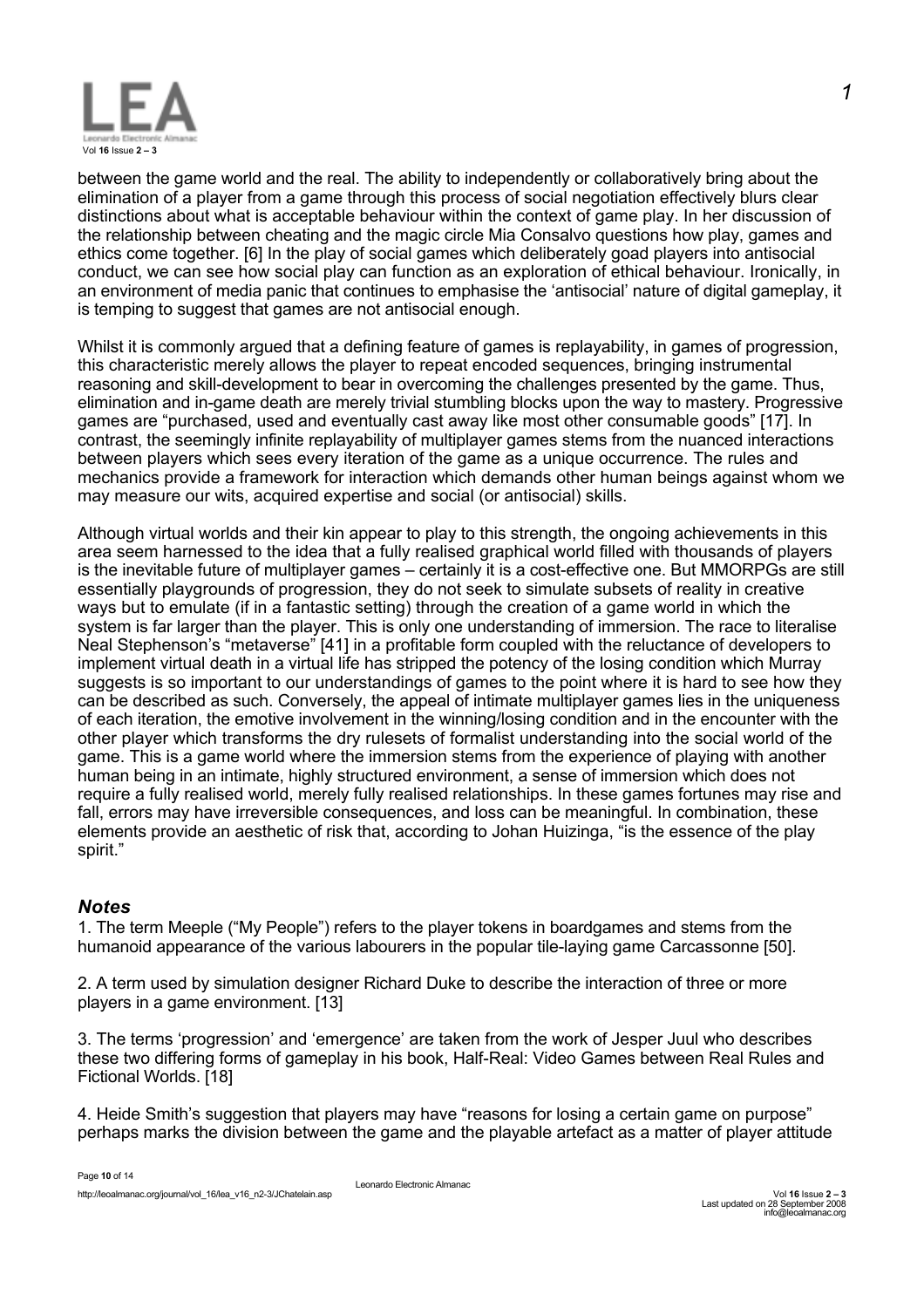

#### over formal properties.

5. Translated as 'The Kramer track', a scoring track which runs around the outside of the play area, first implemented by Wolfgang Kramer in Das Große Unternehmen Erdgas. [21] (Eggert [14] identifies the first use in Kramer's Heimlich und Co [22]. however, other sources place the development slightly earlier.

6. This tension is amplified in games where scores are hidden. See Euphrates & Tigris [20]

7. See, for example, Backgammon.

8. Interestingly, Lauwaert et al see these traits as being broadly associated with digital games where they might, more accurately, be seen as a facet of all games of progression.

9. Superficially, arcade style games of progression that limit the number of lives available to a player could be seen to imply a loss when the player runs out of lives and does not have the funds to complete the game. The option to continue or replay, however, is an example of repositio, merely with a price attached.

10. More commonly referred to as 'The Lifeboat Game' and recently reprinted in English as Lifeboats [45]

11. Werewolf is an alternative name for the same game.

12. For further examples of games of social negotiation see Sid Sackson's I'm the Boss [34], Stefan Dorra's Intrigue [12] and, for a contemporary interpretation of Diplomacy in a fantasy setting, Christian T. Petersen's A Game of Thrones [30], based upon George R R Martin's novel of the same name.

# *References*

Stewart Woods is Ph.D student in Media & Information at Curtin University of Technology in Western Australia. His research is focused upon the social interactions brought about by face-to-face game mechanics and the ethical complexities of these group dynamics. His areas of interest include board and table games, social simulations and the elusive nature of the magic circle. Stewart holds a B.A. in Multimedia Design from Curtin University and has published papers in Games Studies and the Cybertext Yearbook.

1. Borg, R. (2004). Memoir '44. Days of Wonder.

2. Borg, R. (2006). Battlelore. Days of Wonder.

3. Boria, E., Wright, T., & Breidenbach, P. (2002). Creative Player Actions in FPS Online Video Games: Playing Counter-Strike. Game Studies: The International Journal of Computer Game Research, 2(2),

4. Calhamer, A. (1959). Diplomacy. Avalon Hill.

5. Callois, R. (1961). Man, Play, and Games. New York: Free Press.

6. Consalvo, M. (2005). Rule Sets, Cheating, and Magic Circles: Studying Games and Ethics. International Review of Information Ethics, 3, 7-12.

7. Costikyan, G. (1998). Don't Be a Vidiot: What Computer Game Designers Can Learn From Non-Electronic Games. Retrieved June 11th, 2004, from http://www.costik.com/vidiot.html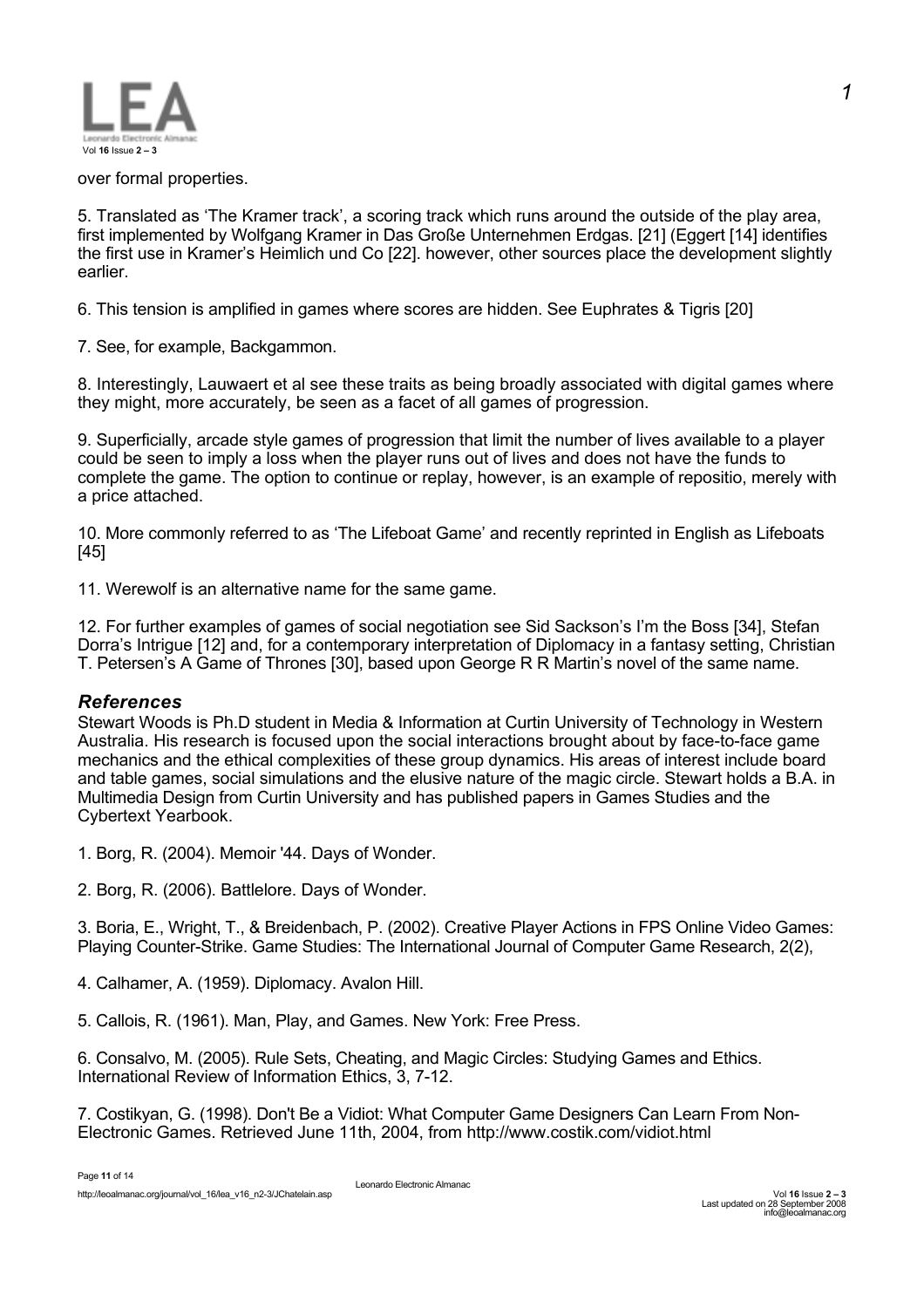

- 8. Crawford, C. (1982). The Art of Computer Game Design. Washington State University.
- 9. Crawford, C. (1987). Process Intensity. Journal of Computer Game Design, 1(5),
- 10. Darrow, C., & Magie, E. (1935). Monopoly. Parker Brothers.
- 11. Davidoff, D. (1986). Mafia.
- 12. Dorra, S. (1994). Intrigue. Amigo Spiele.
- 13. Duke, R. (1974). Gaming: The Future's Language. New York: Sage.

14. Eggert, M. (2006). The "Kramer Leiste"? from http://www.westparkgamers.de/Artikel/http://www.westpark-gamers.de/Artikel/ggn15.html

15. Frasca, G. (2000). Ephemeral games: Is it barbaric to design videogames after Auschwitz? In Eskelinen, M., & Koskimaa, R. (Eds.), Cybertext Yearbook 2000. Jyvakyla: University of Jyvakyla, Finland.

16. Huizinga, J. (1950). Homo Ludens: A Study of the Play Element in Culture. Boston: Beacon Press.

17. Hunicke, R., LeBlanc, M., & Zubek, R. (2004). MDA: A Formal Approach to Game Design and Game Research. Paper presented at the Challenges in AI Workshop, National Conference on Artificial Intelligence Conference, San Jose.

18. Juul, J. (2005). Half Real: Video Games between Real Rules and Fictional Worlds. Cambridge: MIT Press.

19. Klastrup, L. (2006). Death Matters: Understanding Gameworld Experiences. Paper presented at the Advances in Computing Entertainment Conference, Hollywood.

- 20. Knizia, R. (1997). Euphrates & Tigris. Hans im Glück.
- 21. Kramer, W. (1982). Das große Unternehmen Erdgas. Information Erdgas.
- 22. Kramer, W. (1984). Heimlich & Co. Amigo Spiele.
- 23. Lamorisse, A., & Levin, M. I. (1959). Risk. Parker Brothers.

24. Lapointe, P.-N. (2003). An Interview with Reiner Knizia. Retrieved February 26th, 2007, from http://jesweb.net/old/coin/knizia/knizia-en.html

25. Lauwaert, M., Wachelder, J., & van de Walle, J. (2007). Frustrating Desire: On Repens and Repositio, or the Attractions and Distractions of Digital games. Theory, Culture & Society, 24(1), 89 - 108.

26. Meretzky, S. (2007). What We Could Learn From Board Games. Retrieved February 26th, 2007, from http://biz.gamedaily.com/industry/myturn/?id=15288&ncid=AOLGAM000500000000021

27. Murray, J. H. (2005). The Last Word on Ludology v Narratology in Game Studies. Paper presented at the Digital Game Researchers Association Conference, Vancouver.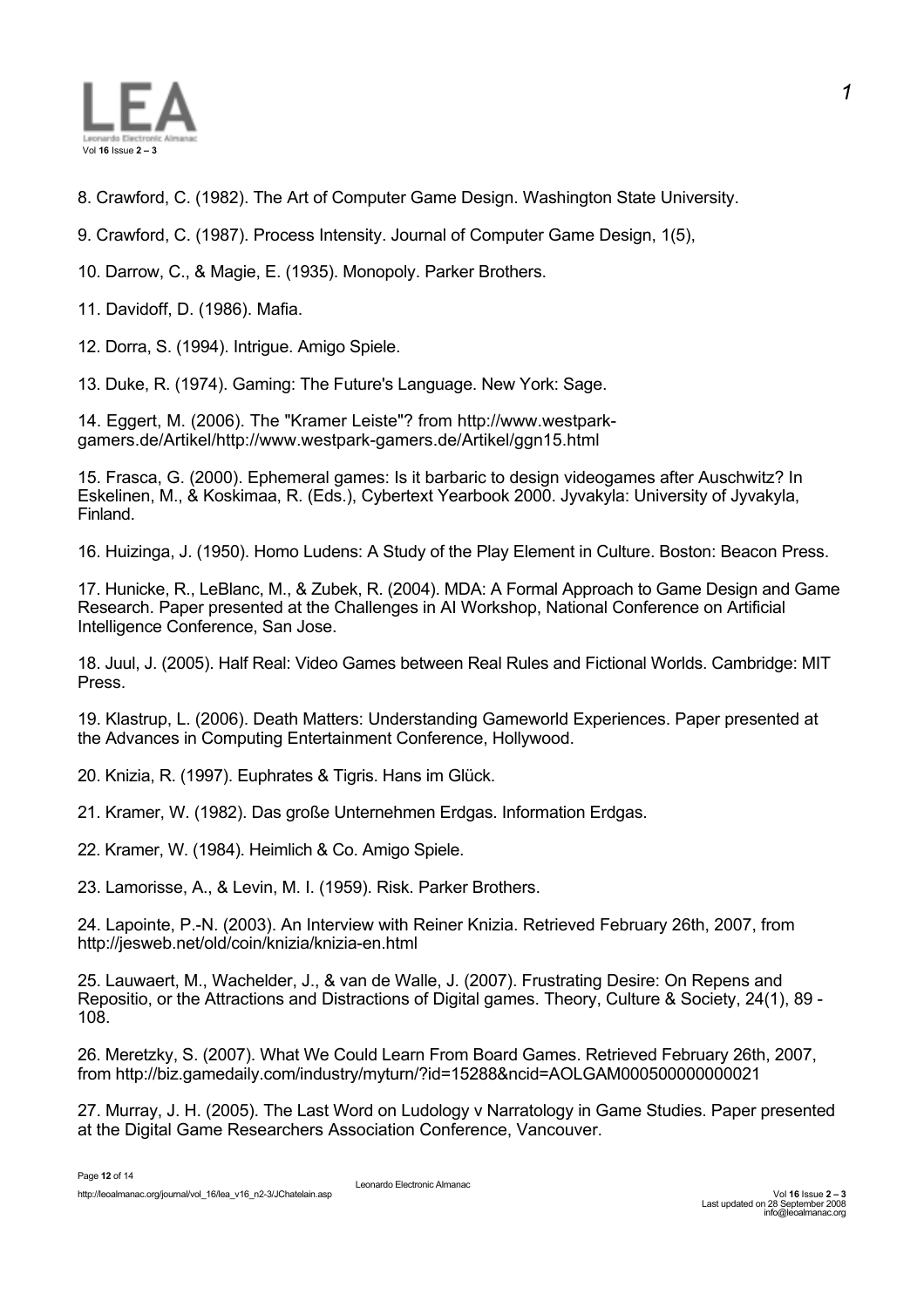

28. Myers, D. (2005). The Aesthetics of Group and Social Play. Paper presented at the DiGRA 2005: Changing Views - Worlds in Play Conference, Vancouver.

29. O'Hale, M. (2007). Killjoy: How Inconsequential Death Took the Fun Out of Virtual Life. The Escapist, 84, 9-13.

30. Petersen, C. T. (2003). A Game of Thrones. Fantasy Flight Games.

31. Petersen, C. T. (2005). Twilight Imperium 3rd Edition. Fantasy Flight Games.

32. Petersen, C. T., & Lang, E. M. (2005). World of Warcraft - The Boardgame. Fantasy Flight Games.

33. Rollings, A., & Adams, E. (2003). Andrew Rollings and Ernest Adams on Game Design. London: New Riders.

34. Sackson, S. (1994). I'm the Boss. Schmidt Spiele.

35. Seyfarth, A. (2002). Puerto Rico. Alea.

36. Sharpe, R. (1978). The Game of Diplomacy. Retrieved February 14th, 1007, from http://www.diplomacy-archive.com/god.htm

37. (2000). Sissyfight 2000 - Tactics. Retrieved February 26th, 2007, from http://www.sissyfight.com/

38. Smith, J. H. (2003). The 6 myths of Computer Gaming. Retrieved January 4th, 2004, from http://game-research.com/index.php/articles/the-6-myths-of-computer-gaming/

39. Smith, J. H. (2004). Playing Dirty: Understanding Conflicts in Multiplayer Games. Paper presented at the The Association of Internet Researchers Conference, University of Sussex. 40. Smith, J. H. (2005). The Aesthetics of Antagonism. Paper presented at the Aesthetics of Play Conference, Bergen.

41. Stephenson, N. (1992). Snow Crash. New York: Bantam.

42. Suits, B. (1978). The Grasshopper: Games, Life and Utopia. Toronto: Broadview Press.

43. Teuber, K. (1995). The Settlers of Catan. Kosmos.

44. Wettering, R. (1993). Rette Sich Wer Kann. Kosmos.

45. Wettering, R. (2006). Lifeboats. Z-Man Games.

46. Wilson, K. (2004). Doom: The Boardgame. Fantasy Flight Games.

47. Wilson, K. (2005). Arkham Horror. Fantasy Flight Games.

48. Woods, S. (2004). Loading the Dice: The Challenge of Serious Videogames. Game Studies: The International Journal of Computer Game Research, 4(1),

49. Woods, S. (Forthcoming). Playing With An Other: Ethics in the Magic Circle. In Eskelinen, M., & Frasca, G. (Eds.), Cybertext Yearbook 2006.

50. Wrede, K.-J. (2000). Carcassonne. Hans im Glück.